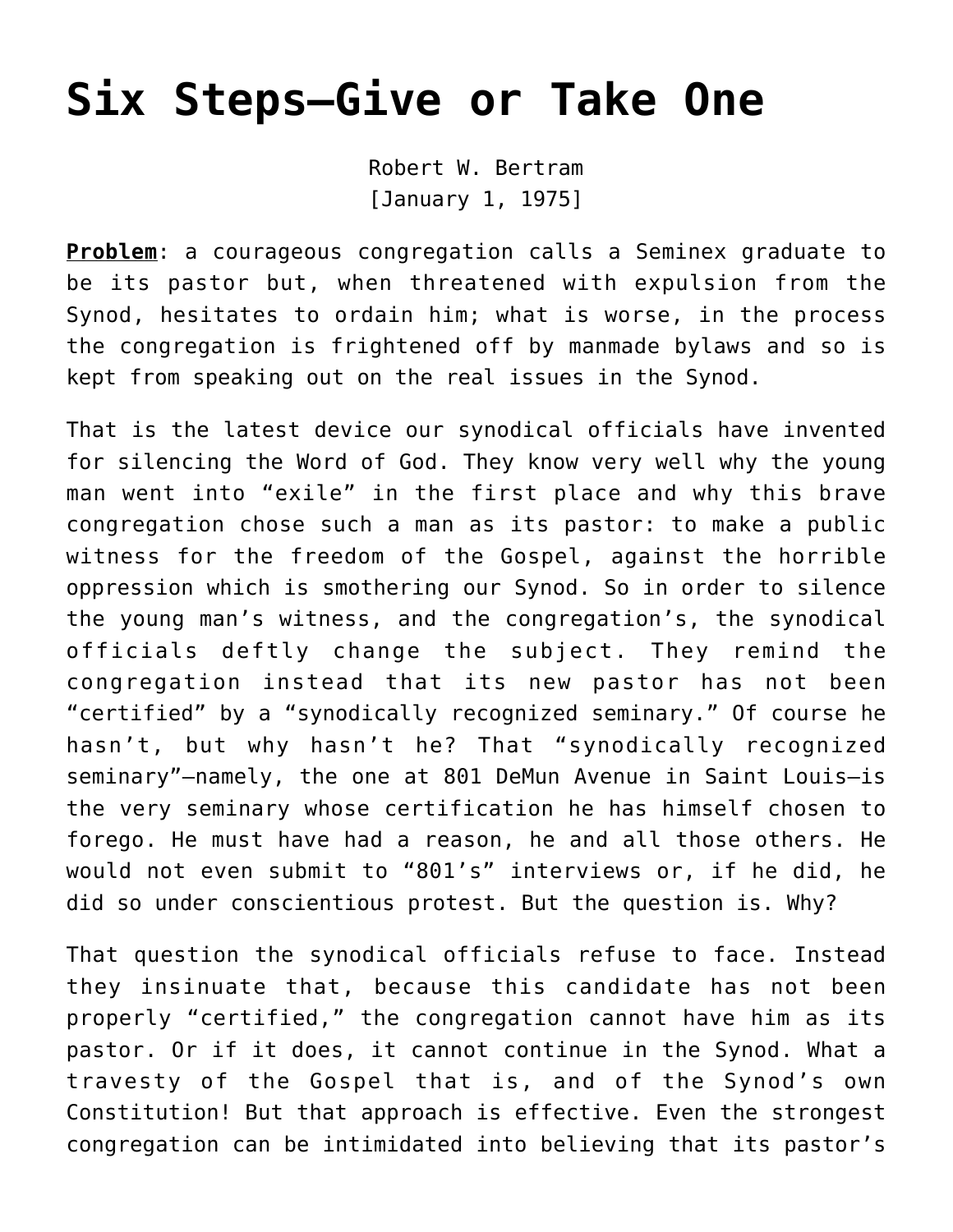ordination somehow depends on synodical bylaws and that its own membership in the Synod can be lost because he came from Seminex. If only a way could be found, a Christian way, to call the bluff on those two hoaxes, and to help synodical officials face the issue at hand. But how?

## **Solution: five steps and, only if necessary, a sixth.**

**STEP ONE.** The congregation extends a call to the Seminex graduate, and does so without even needing his "certification" from a "synodically recognized seminary." (Of course he will already have been certified by Concordia Seminary In Exile, which after all is very much  $\text{in}$  the Missouri Synod.) For this the congregation has undeniable authority simply as a local assembly of Christians, authority which it has never relinquished to the Synod and never can. There is no one in the Synod who could possibly dispute the congregation's biblical, God-given authority to send that call. And why does the congregation call a candidate from Seminex? Because he is well qualified, doctrinally and otherwise. But also because he is trying to make the ssame public witness the congregation wants to make. A witness for what? For putting the Synod back on a Gospel footing. So the congregation, authorized by Christ Himself and motivated by the same purpose which prompted the Synod's founding fathers, calls the candidate from Seminex as its pastor.

**STEP TWO**. The candidate, in accepting the call, presents the congregation with a potential letter of resignation—undated. He hopes the letter will never have to be used. What the letter says is: if and when my graduation from Seminex should ever cause you as a congregation to be expelled from the Synod, then you should feel free at that time to date this letter, thus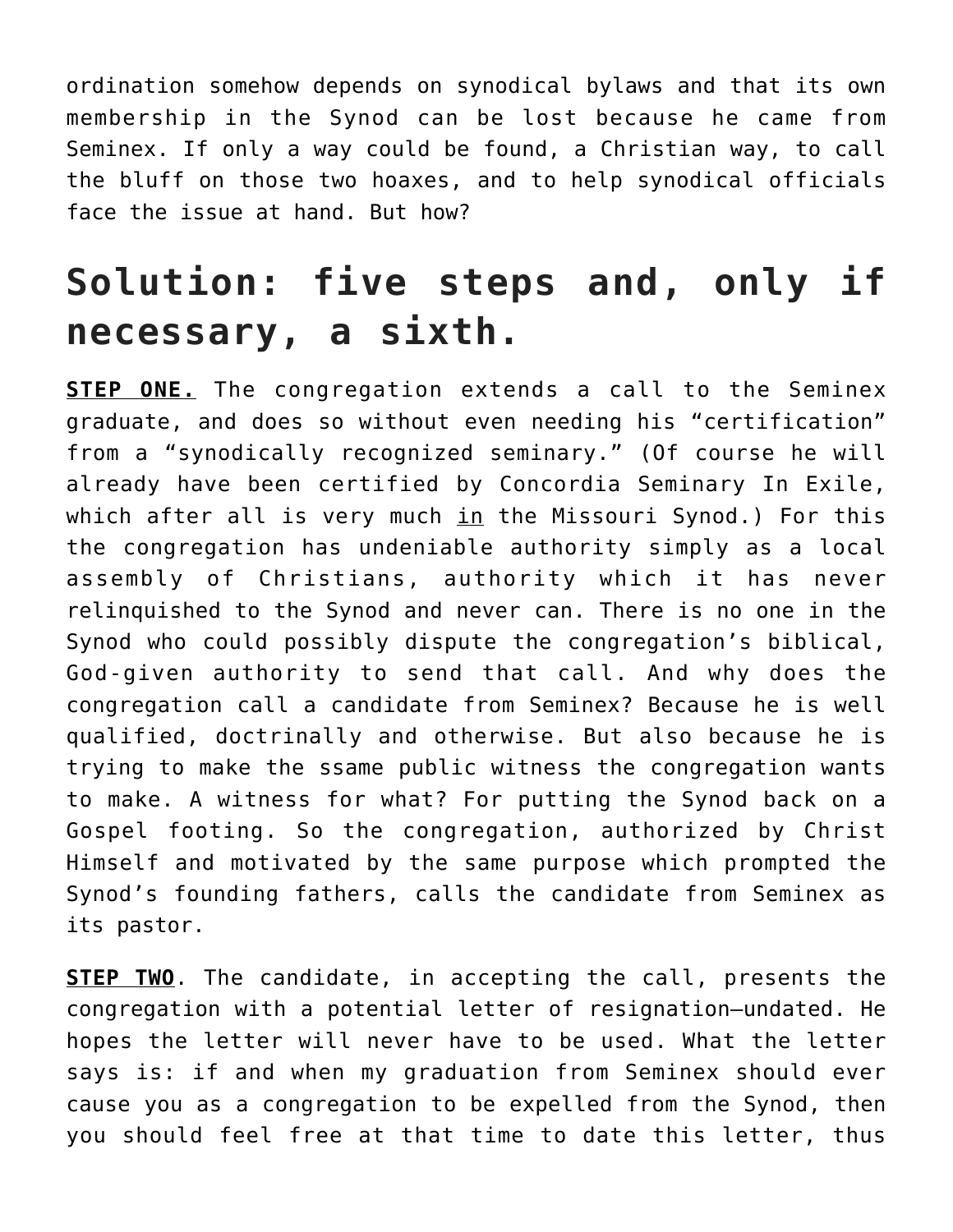putting my resignation as your pastor into effect and thus preventing your expulsion from the Synod which you and I both love. Of course, the congregation might prefer to tear up the letter. But the letter would be a sincere offer.

**STEP THREE**. The congregation proceeds to ordain its new pastor into the ministry— the only ministry anyone can be ordained into, the ministry of the Christian Church. The congregation does not pretend to be ordaining him into the ministry of the Missouri Synod. Why not? Because there is no such thing as ordination into the ministry of the Missouri Synod, even though there is at least one district president who is giving that misimpression. Just as no one is baptized into the Missouri Synod but is baptized only into the Church of Jesus Christ, likewise it is into Christ's own ministry of Word and Sacraments—nothing less— that this pastor is being ordained.

If after that this pastor also wants to belong to the ministerium, the clergy association, of the Synod, fine. But his membership in that organization in no ways affects his eligibility for ordination. Even if the congregation would later agree to his resignation from this particular pastorate, his original ordination would still be valid. And surely no one denies that this congregation he will be serving has the churchly authority to ordain him. Be assured, there will be enough sympathetic pastors on hand to assist in the ordaining ceremony. If the district president chooses to abstain for fear that he might be giving synodical sanction by participating, so be it. After all, the ordination is not meant to be "synodical"—no ordination is—only Christian.

As our Lutheran Confessions remind us, "when the regular bishops . . . are unwilling to administer ordination, the churches retain the right to ordain for themselves. For wherever the church exists, the right to administer the Gospel also exists.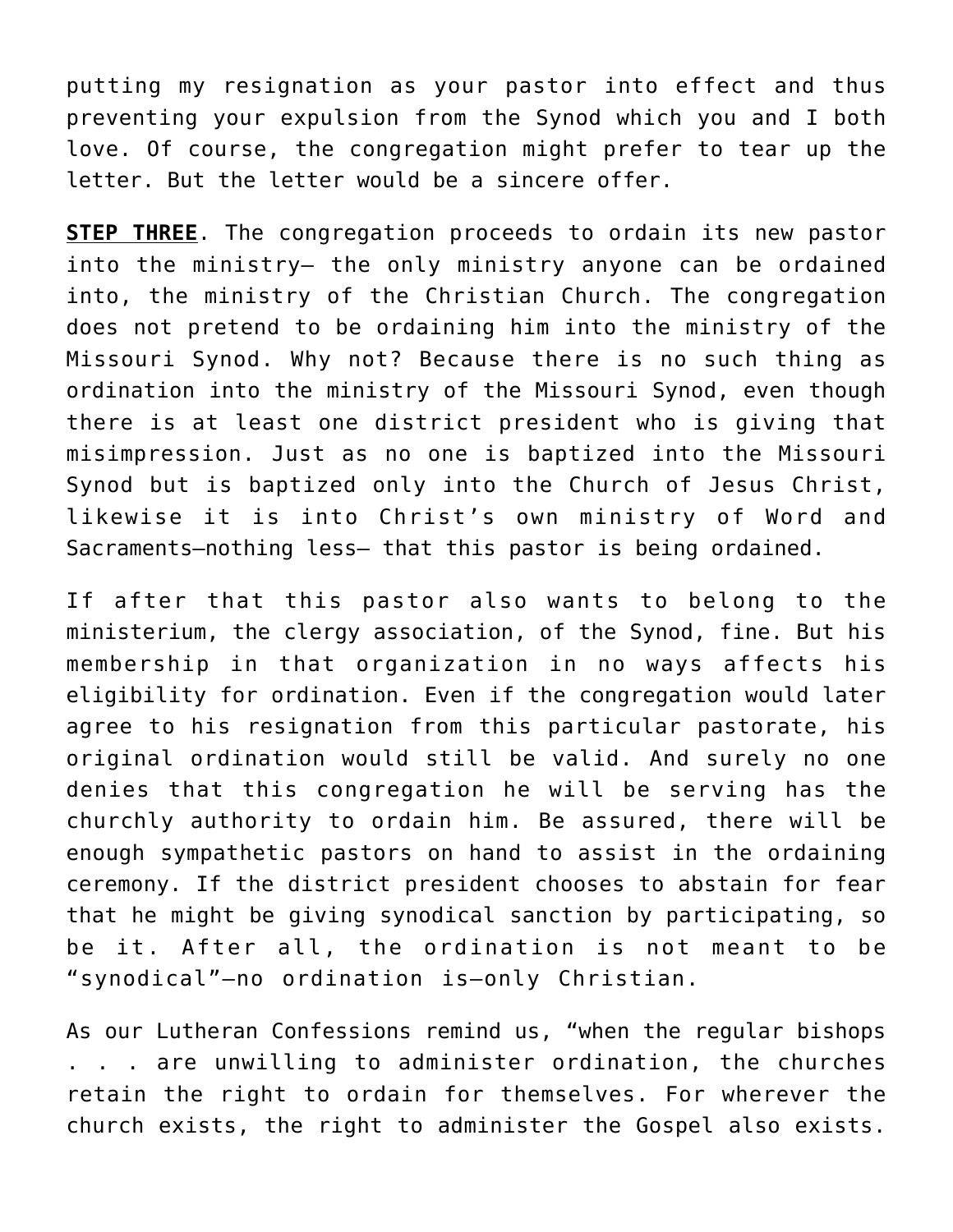Wherefore it is necessary for the church to retain the right of calling, electing and ordaining ministers." (Treatise on the Power, etc. 66-67) And so, as we said, this congregation does just that, it ordains its own pastor.

**STEP FOUR**. The congregation at this point should expect to be "admonished" by synodical officials and should openly welcome their admonition. For the accusation will surely be made that, though the congregation is still a member of the Synod, its new pastor is not a member. Granted, it may be true that he is not a clergy member of the Synod, at least not yet. But notice, no one can any longer deny that he is now a fully called and ordained servant of the Word in the Christian ministry, validly serving a Christian congregation. The only possible objection could be that he does not yet hold membership in that human organization to which his congregation belongs, The Lutheran Church—Missouri Synod.

Yet for the synodical officials that may already be objection enough. They would hardly relish having a growing movement of member-congregations with non-member-pastors, especially if that called attention to the real issues in the Synod—which of course it would. Because of that, the synodical officials may even threaten the congregation with expulsion from the Synod and they will undoubtedly quote a synodical bylaw to that effect: "Congregations which . . .persist in such violation shall after due admonition forfeit their membership in the Synod." (4.01) To which the congregation should reply, "Yes, but notice that even that questionable bylaw insists that there must first be 'due admonition'; so we urge you, please, to come and admonish us."

**STEP FIVE**. But what the congregation would also tell the synodical officials is this: we welcome not only your admonition of us but also the opportunity which that gives us for admonishing you. We shall do that respectfully as your Christian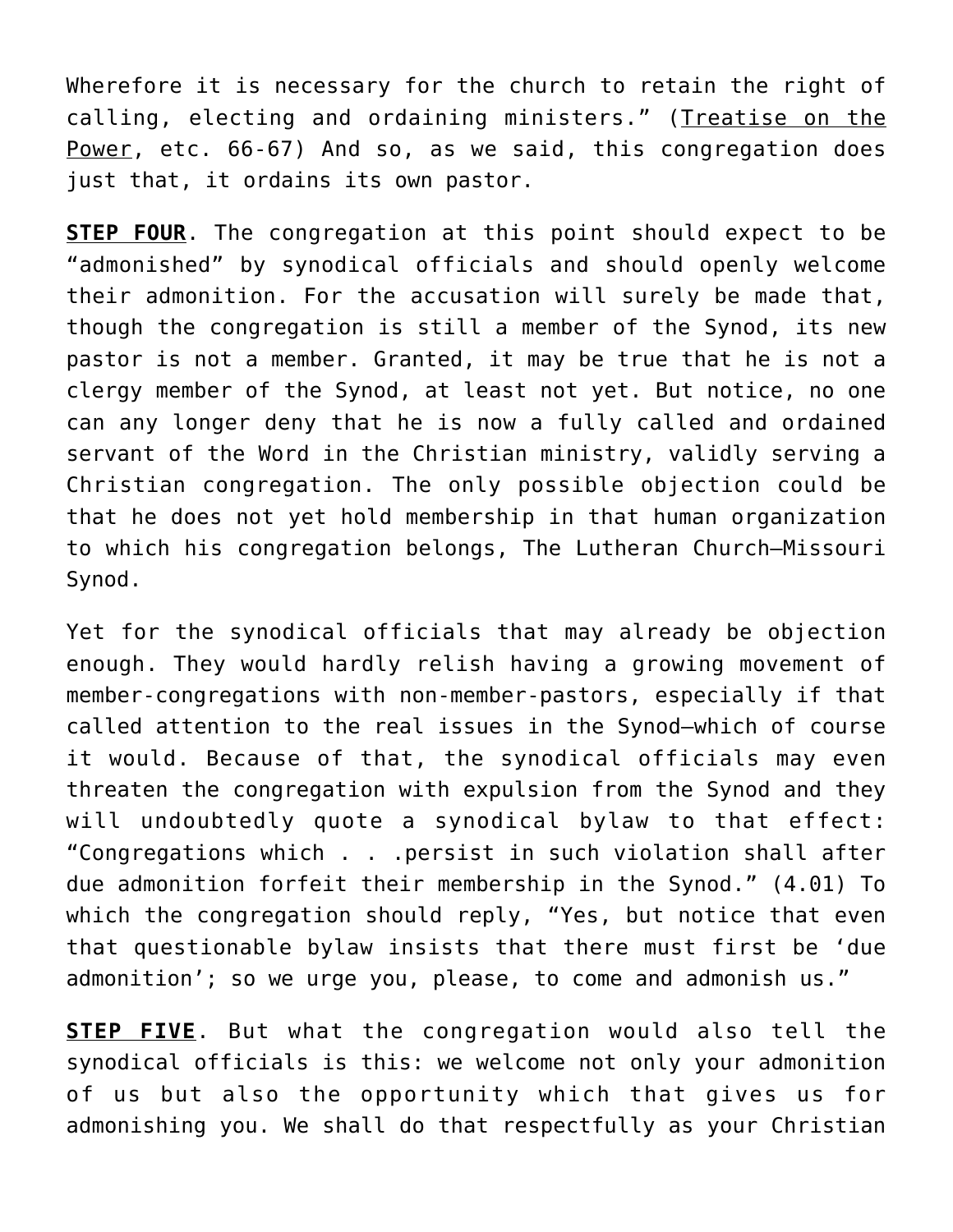brothers and sisters, but admonition it will be. In fact, it is just such face-to-face conversation over the real issues that we have been longing for. What is it that we wish to admonish you about? Just this, that you keep changing the subject to side issues like bylaws and membership requirements and our pastor's "certification" and all the while you evade and play down the real problem which is destroying our Synod: the silencing of God's Word.

We want to talk with you about why it is that hundreds of young men like our pastor joined Concordia Seminary In Exile in the first place. We want you to understand why a peace-loving congregation like ours, which has always played by the rules and has supported synodical leadership, has now resorted to calling a pastor from Seminex. We want to discuss just why it is that more and more congregations and pastors are protesting the legalism of our synodical leadership and, in return for their Christian protest, are being oppressed and threatened by that leadership. We want you to understand the point we are trying to make, for the sake of the Synod which we love too. Let the admonitions be mutual.

And who knows, such mutual conversations might even find a way to recognize—to "certify"?—the congregation's new pastor, not for ordination (that he already has) but merely for clergy membership in the Synod, not in spite of the witness he is making but because of it, and not at the hands of a certification agency against which he has to protest but an agency rather which has learned something from the mutual admonition. That may take awhile, but where there's a Will there's a Way.

**STEP SIX.** However, if after this "due admonition" in both directions the synodical officials still insist upon moving against the congregation to expel it from the Synod, then what?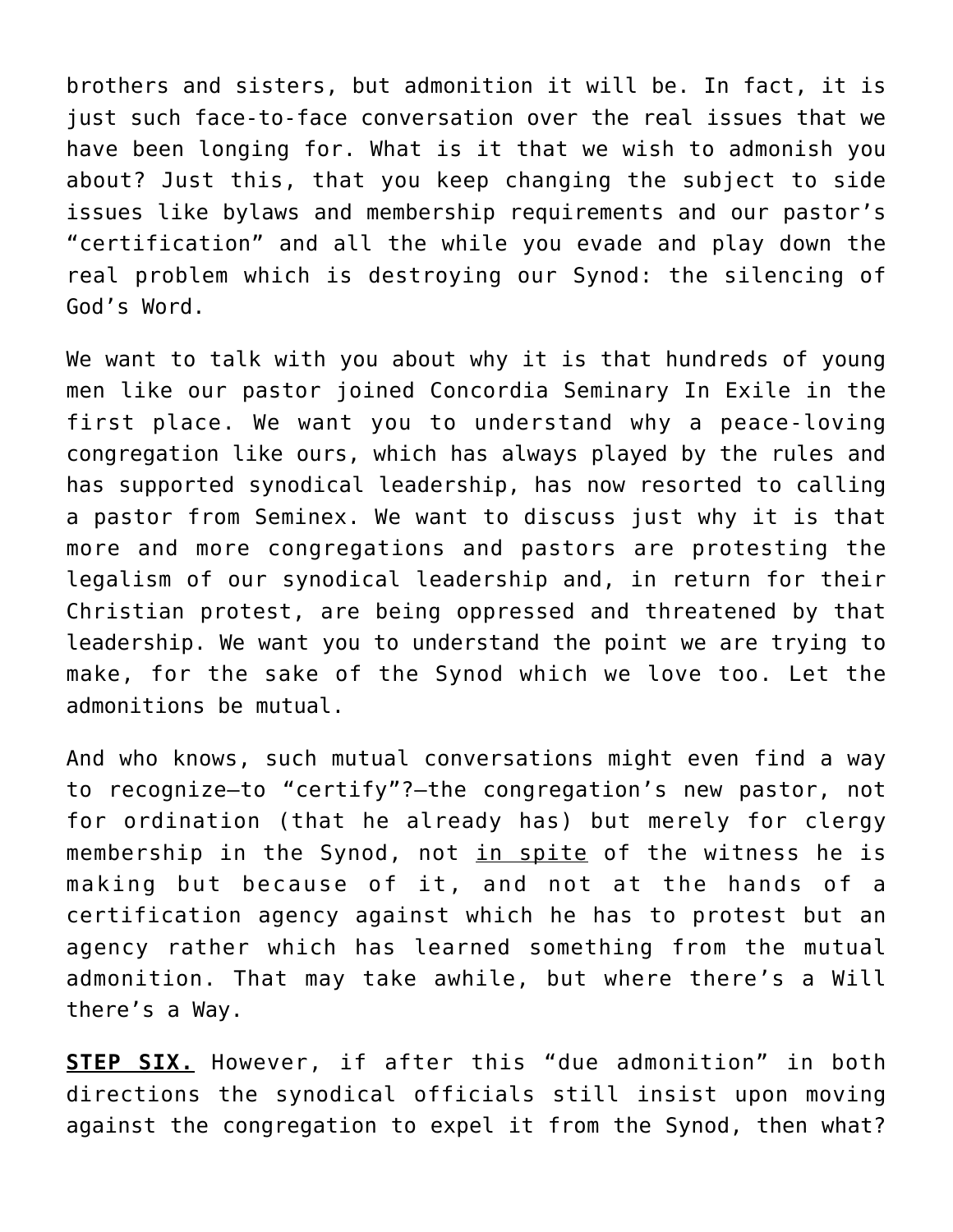Well, the congregation would have several alternatives.

For example, if it chose, the congregation could simply and frankly announce, "You leave us no choice but to make our case in the only way you seem to understand, a court of law." If the matter did have to go that far, restraining the officials by means of a court order, they would have a difficult time defending their case. For the bylaw which they quote has no basis in the Synod's Constitution. Nowhere does our Constitution (which is separate from its bylaws and stands over them) require that congregations may keep their membership only if their pastors are "certified" by certain "recognized" seminaries. The bylaw is unconstitutional, as a growing number of Missouri Synod attorneys are volunteering to prove. The one time in history the bylaw was invoked, it could not hold up. For that reason it is doubtful that the synodical officials would even try to press their case. If they would, then this would be one way for the congregation to go as a last resort: litigation. And of course it would take only one case to establish the precedent and to put an end finally to the false threats.

However, the congregation would also have other alternatives. Even if it would resort to the courts, it would do that, I am sure, only to make a point. That would be the same point which, in his own way, the Seminex pastor was making in offering the congregation his resignation. And after all, the congregation could still accept his resignation. That would be another possibility. But chances are (Christian hope being what it is) the congregation would never have to move beyond Step Five, if it moved that far with real Christian boldness and confidence. And if it did, I for one would gladly offer that congregation whatever help I could muster. So would thousands of others. What is more important, so would our Lord.

Robert W. Bertram, 1/1/75